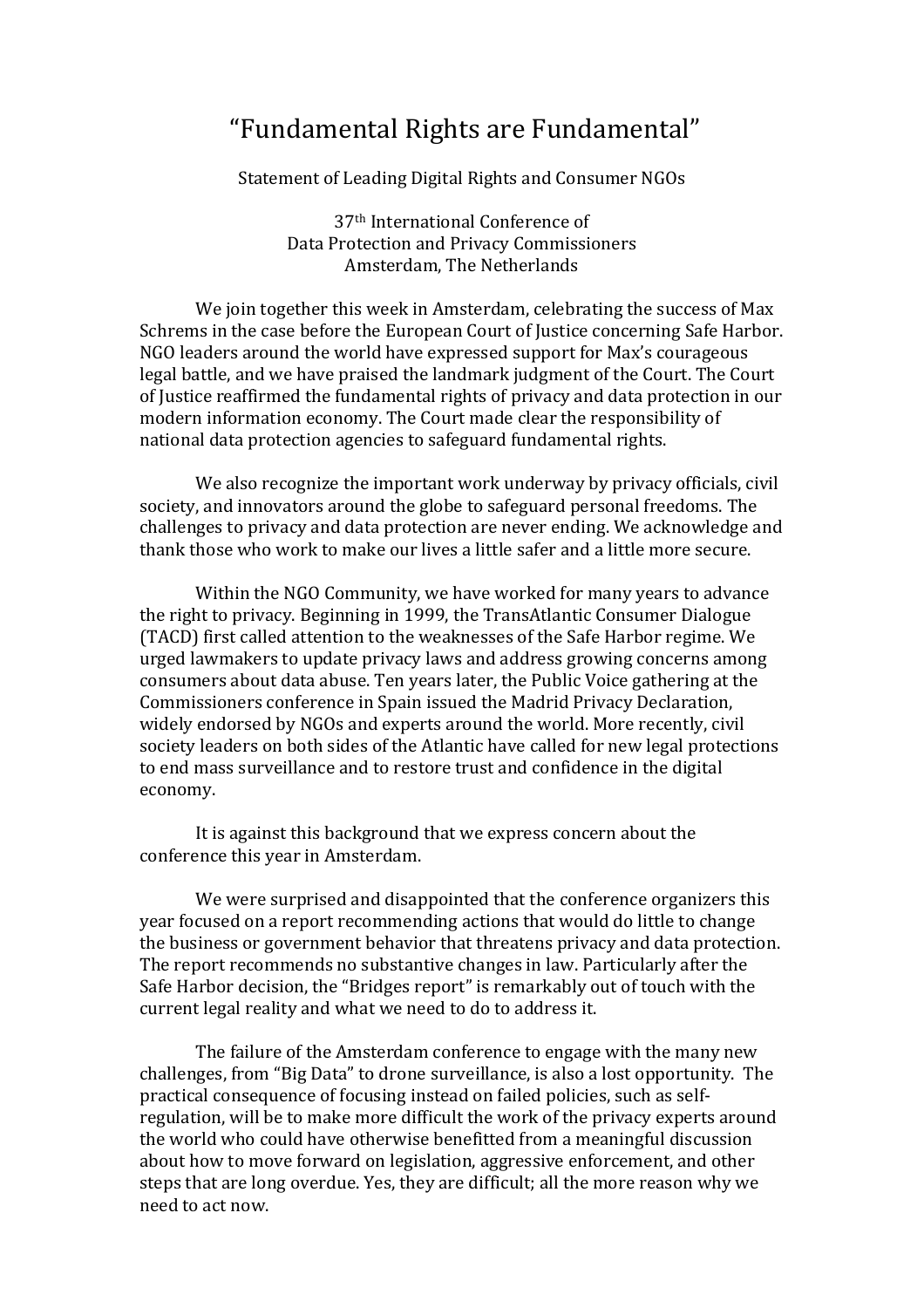Digital rights organization and consumer NGOs call on the Data Protection Commissioners to refocus their attention on the need to update and enforce privacy law.

There is a long tradition of civil society engagement with the annual conference. There has always been a "constructive tension" between the Data Protection commissioners and civil society. But we have always shared a common goal – the strengthening of fundamental rights and the protection of privacy and data protection. Toward those objectives, we remain united.

We look forward to conferences that actively support and encourage discourse with civil society about the future of privacy and data protection.

*28 October 2015*

Access Now AKVorrat Asociatia pentru Tehnologie si Internet (APTi) Bill of Rights Defense Committee Bits of Freedom Center for Digital Democracy (CDD) Chaos Computer Club Constitutional Alliance Consumer Action Consumer Federation of America Consumentenbond Consumer Watchdog Cyber Privacy Project Defending Dissent Foundation EFFi Electronic Frontier Foundation (EFF) Electronic Privacy Information Center (EPIC) European Association for the Defense of Human Rights (AEDH) European Consumer Organization (BEUC) European Digital Rights (EDRi) Friends of Privacy (US) Hungarian Civil Liberties Union IT-Political Association of Denmark Italian Coalition for Civil Liberties Ligue des Droits de l'Homme (France) Norwegian Consumer Council Patient Privacy Rights Panoptykon Foundation Privacy International Privacy Rights Clearinghouse Privacy Times Public Citizen Transatlantic Consumer Dialogue (TACD) Vrijscrift